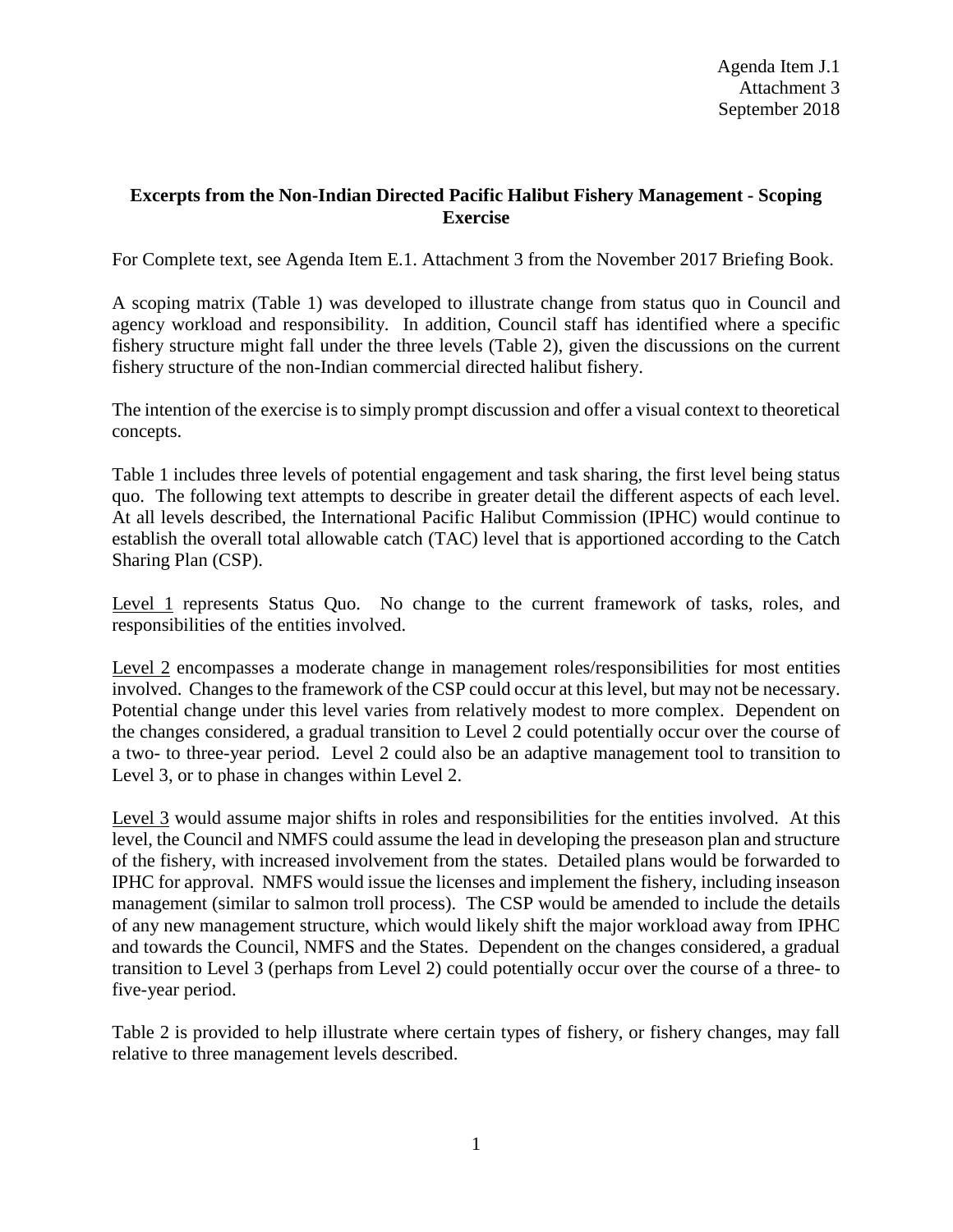|                                                                                                                                                                                                                                            |                                                                                                                                                                                                                                                                                    |                                                                                                                                                                                                                                                                                                                                                                                                                                                                                                                                                                                                                                          | <b>Time Demand/</b>                                                                                                                                                                                                                                                |                                                                                                                                                                                                                                                                                                                       |
|--------------------------------------------------------------------------------------------------------------------------------------------------------------------------------------------------------------------------------------------|------------------------------------------------------------------------------------------------------------------------------------------------------------------------------------------------------------------------------------------------------------------------------------|------------------------------------------------------------------------------------------------------------------------------------------------------------------------------------------------------------------------------------------------------------------------------------------------------------------------------------------------------------------------------------------------------------------------------------------------------------------------------------------------------------------------------------------------------------------------------------------------------------------------------------------|--------------------------------------------------------------------------------------------------------------------------------------------------------------------------------------------------------------------------------------------------------------------|-----------------------------------------------------------------------------------------------------------------------------------------------------------------------------------------------------------------------------------------------------------------------------------------------------------------------|
| Level                                                                                                                                                                                                                                      | <b>Description</b>                                                                                                                                                                                                                                                                 | <b>Work Load</b>                                                                                                                                                                                                                                                                                                                                                                                                                                                                                                                                                                                                                         | <b>Time Frame</b>                                                                                                                                                                                                                                                  | <b>Comment</b>                                                                                                                                                                                                                                                                                                        |
| Level 1<br><b>Status Quo</b>                                                                                                                                                                                                               | <b>IPHC</b> lead in<br>fishery<br>management.                                                                                                                                                                                                                                      | <b>IPHC</b> : establishes TAC; issues vessel licenses,<br>identifies vessel classes, vessel limits, fishing<br>periods, conducts biological sampling, data<br>collection & compilation, develops fishery<br>regulations for implementation by NMFS. Council<br>facilitates preseason public process of developing<br>Area 2A Catch Sharing Plan (CSP) and<br>recommending annual regulations for the upcoming<br>year. NMFS implements CSP/ updates regulations<br>compliant with all applicable laws. Coordinates<br>observer coverage with West Coast Groundfish<br>Observer program. States monitor fisheries and<br>report landings. | Status Quo Council<br>moderate time demand<br>preseason. IPHC high<br>time demand<br>throughout.<br>States high time<br>demand inseason.<br><b>NMFS</b> moderate time<br>demand preseason and<br>inseason.                                                         | Status Quo. Standard<br>Council schedule for Halibut<br>is Sept. and Nov., and<br>sometimes June. Season<br>setting process consistent<br>with Council Operating<br>Procedure (COP) 9.                                                                                                                                |
| Level 2<br>Moderate change<br>from Status Quo.<br>(Greater change if<br>include the standard<br>workload for Council<br>and States<br>involvement, and<br><b>NMFS</b> regulatory<br>process used in<br>incidental retention<br>fisheries). | Council to provide<br>greater guidance<br>and<br>recommendations to<br><b>IPHC</b> if no change<br>fishery structure.<br>General framework<br>of CSP intact, with<br>level of revision<br>dependent on level<br>of fishery change.<br>More variability in<br>change at this level. | If changes are moderate: IPHC: no change in Status<br>Quo. Council works with NMFS to develop vessel<br>classes, vessel limits and fishing periods preseason<br>and inseason for recommendation to IPHC. States:<br>no change in Status Quo, unless want more<br>involvement in developing annual fishery structure,<br>or take over biological sampling.<br>If current fishery structure to change from direct to<br>incidental, NMFS take lead for regulations and<br>inseason management, entities follow established<br>pattern of tasks as in other incidental halibut<br>fisheries.                                                | <b>IPHC</b> time: No change<br>if fishery structure is<br>status quo. States time:<br>no change or slight<br>increase. Council time:<br>increase. NMFS time<br>increase.<br>TIMEFRAME- gradual<br>transition potentially<br>over two or three year<br>period.      | Change anticipated in<br><b>Council</b> process and entity<br>workload, but would depend<br>on level of change in current<br>fishery structure. May<br>require change in<br>management schedule (COP<br>9). Moderate development<br>and implementation costs,<br>and modest to moderate<br>ongoing maintenance costs. |
| Level 3<br>Major Change from<br>Status Quo.<br>(Equivalent to FMP<br>amendment to<br>develop programs in<br>terms of workload<br>/process).                                                                                                | <b>Council</b> takes lead<br>in fishery<br>management: CSP<br>modified to include<br>detailed framework<br>for fishery and<br>role/responsibilities.<br>Forward plans to<br><b>IPHC</b> for approval.                                                                              | NMFS issues licenses. Council, NMFS develop<br>preseason plan for fishery season structure. NMFS<br>implements fishery, inseason management. States<br>monitor fisheries and report landings, potentially<br>including biological sampling.                                                                                                                                                                                                                                                                                                                                                                                              | <b>IPHC</b> time: decrease.<br>States time: increase;<br>outreach to develop<br>recommendations.<br><b>Council</b> time: increase.<br>NMFS time: increase.<br>TIMEFRAME-<br>transition potentially<br>over 3-5 year period,<br>perhaps graduating<br>from Level 2. | Substantial changes for all<br>entities. May require a<br>change in COP 9<br>Council could consider a<br>Halibut Management team or<br>Technical Committee, or<br>increase GAP/GMT<br>membership to account for<br>additional workload.<br>High implementation and on-<br>going maintenance costs.                    |

**Table 1. Scoping Matrix - Management Scenarios for the Non-Indian Directed Commercial Pacific Halibut Fishery**